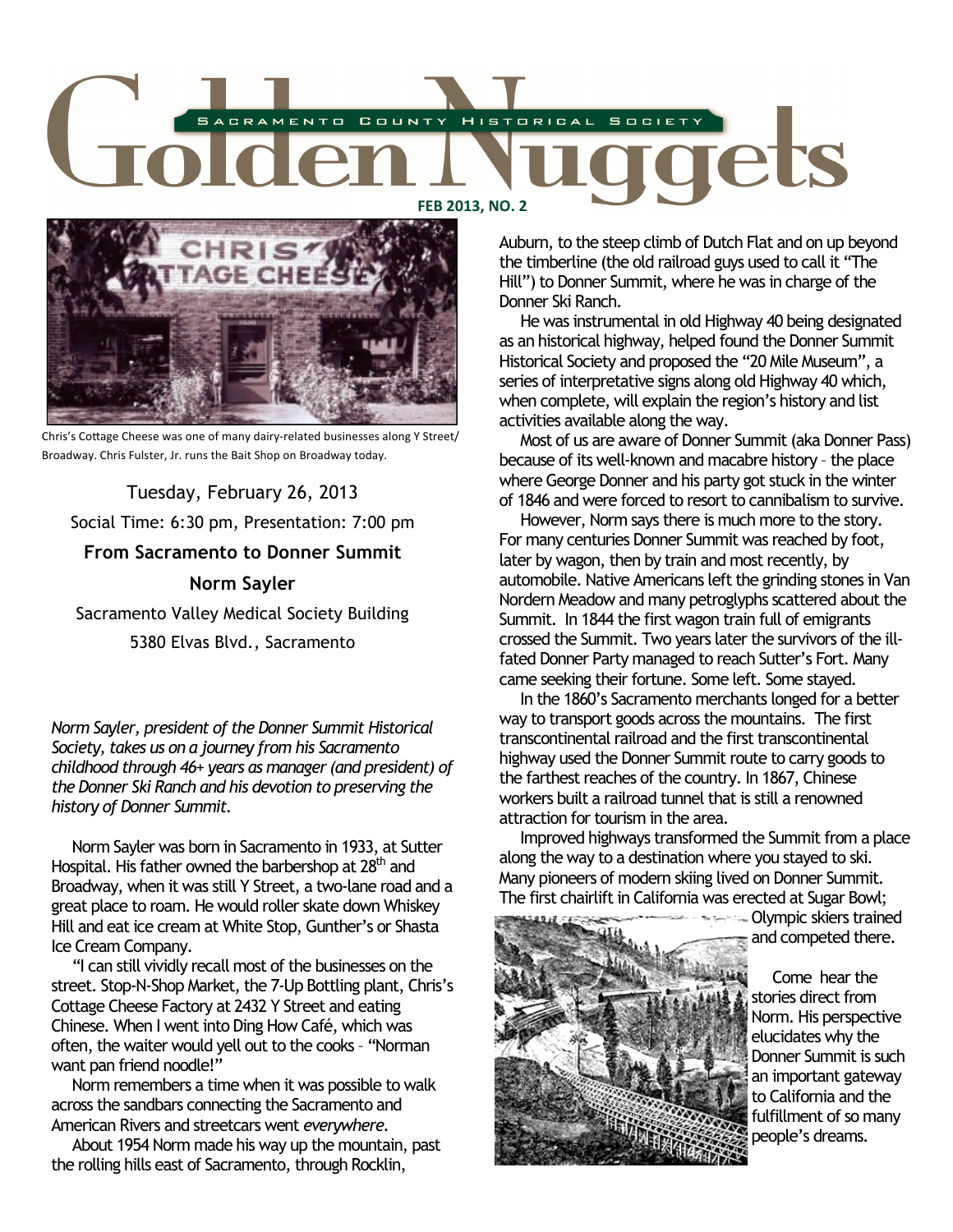## **Hold the Date**

#### **Annual Dinner – Dante Club, Tuesday, April 9, 2013**

Every year the Sacramento County Historical Society holds an annual event to recognize contributions to the heritage of Sacramento in education, historic preservation and publications. It's a wonderful opportunity for our members to get together over cocktails and conversation, a sumptuous dinner, and postprandial dessert and coffee.

Most years we hold the event in March, but the Dante Club, one of Sacramento's most respected social institutions, and the site of last year's highly successful event isn't available. Hold, **Tuesday, April 9, 2013** on your calendar and we'll notify you in the March newsletter, all the specifics – menu, price, and how to purchase tickets.

Besides honoring outstanding achievement, we always offer an insightful talk, great entertainment, a superb meal, and the Dante Club is large enough for dancing to the Harley White Orchestra, for those so inclined. The Dante Club is located at 2330 Fair Oaks Blvd.



### **President's Corner**

Hello. I'm Greg Voelm, taking over from Pat Turse as President of the Sacramento County Historical Society. With your help, I hope to build on the tradition of informative historical events and publications so wonderfully brought forward by Pat, William Burg, Maryellen Burns-Dabaghian and everybody else on the Board of Directors. The 150<sup>th</sup> birthday of the Transcontinental Railroad on January 8<sup>th</sup> was a

terrific evening and we have a great Awards Dinner lined up at the Dante Club in April.

When you are lucky enough to be the Historical Society for The City that Brought You the Gold Rush (and the Transcontinental Railroad) it's natural to tell exciting stories. The Historical Society is history itself – we go back more than a third of the way to the day the Railroad laid the first rail. When the Historical Society was founded, the Gold Rush was barely 100 years old.

From the night Sacramento shocked the Rolling Stones, through the Settlers Revolt, all the way back to Nisenan villages, we'll have fun exploring the arc of history together.

#### The Sacramento Prune Bear

#### by William Burg

*Note: SCHS Vice-President William Burg answers the SCHS voicemail and general email accounts, and occasionally receives requests for information about local history that result in strange and amazing historical discoveries. "Tales from the Voicemail" will be a semi-regular newsletter feature sharing some of the unusual stories of Sacramento's past that arrive at our telephonic doorstep.* 

During the late 19<sup>th</sup> to early 20<sup>th</sup> centuries, American cities showed their stuff by holding elaborate fairs. They showcased the host city with specially designed fairgrounds and elaborate exhibits. First popular in the mid-19<sup>th</sup> century, they reached new heights with the Chicago Columbian Exposition in 1893. National in scope, these fairs featured exhibits from around the country. Trends in architecture, agriculture, transportation, entertainment, technology and urban planning were set at these fairs, and a successful fair could bring great honor, investment and immigration to the host city. In 1904 and 1905, two separate but related fairs were held in St. Louis, Missouri and Portland, Oregon. California was well represented at both events, and one of the most memorable exhibits was the "Prune Bear" provided by the Sacramento Valley Development Association.

The 1904 St. Louis fair was held to honor the centennial of the Louisiana Purchase, an event that became the setting for the 1944 Judy Garland film *Meet Me in St. Louis.* During this era, California was still establishing itself as an agricultural powerhouse. Only two million people lived in California, but our agricultural output was prodigious. The San Francisco Bay Area was known for its orchards, and the citrus crops of Los Angeles were already becoming symbols of California's true gold. Irrigation and levee improvements in the Central Valley facilitated a transition from cereal grains to fruit and vegetable production, and California's wine industry was just starting to make a name for itself.

At the 1904 fair, Santa Barbara County built a tower 100 feet tall of olive oil containers. San Francisco's "California Fruit Canners Association" created a display of canned fruit, meats and soups, while the city of Redlands provided a display of jams, jellies and marmalades. Los Angeles County, the state's leading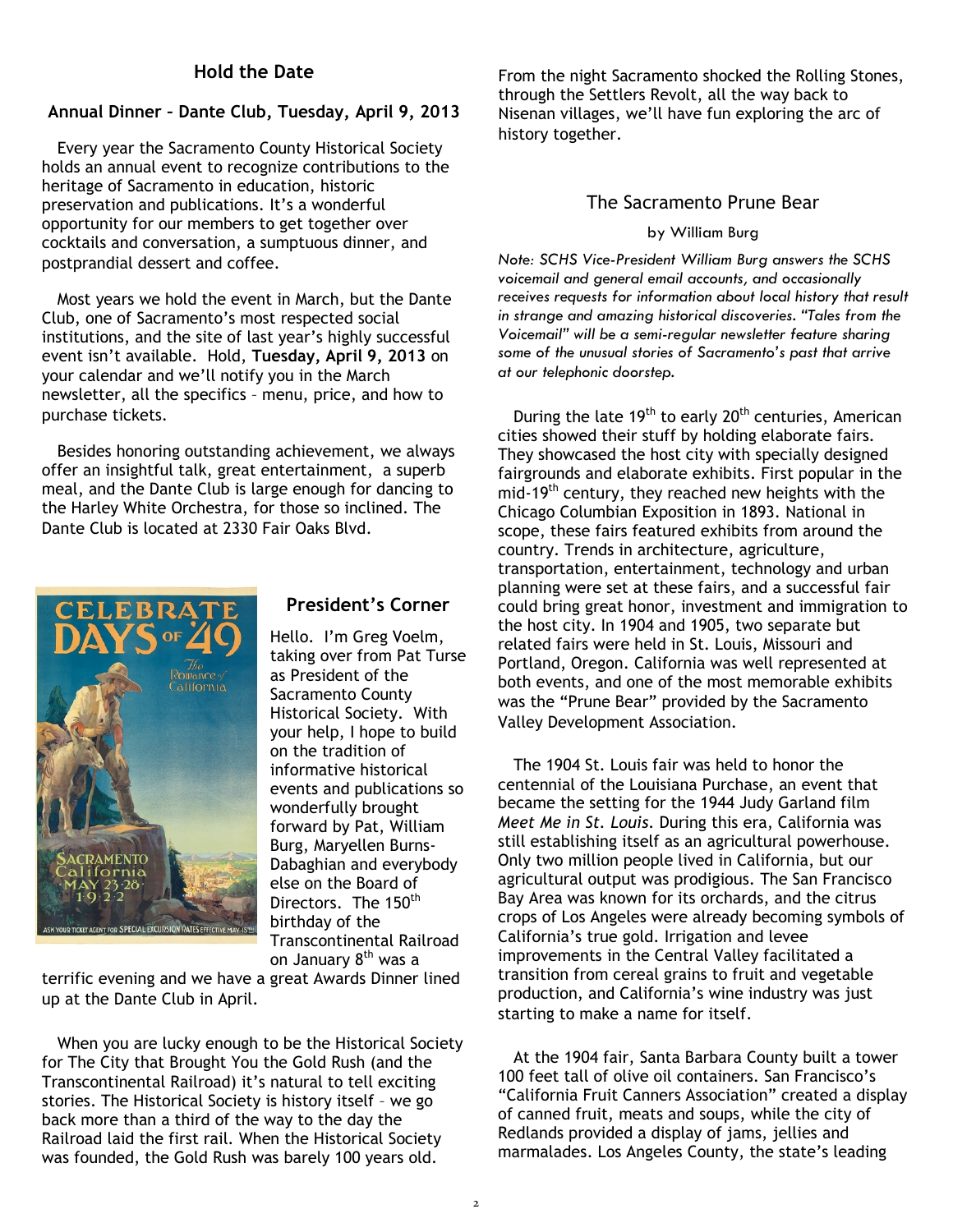agricultural producer, built a booth resembling a Mission style building of enclosed plate glass counters of crystallized fruits, canned and potted meats. Santa Clara County also built a Mission style display of prunes and apricots, and drew visitors by giving free samples of California prunes, and a pamphlet of prune recipes, to every visitor.

In 1900, representatives of the 12 counties making up the greater Sacramento Valley formed the Sacramento Valley Development Association to market the valley's agricultural products. Each county sent one director, and Sacramento, the urban center of the region, was always strongly represented. The Sacramento Valley display at the 1904 fair showed the



full bounty of the valley's agricultural products, but its centerpiece was a lifesized model of a grizzly bear reared up on its hind legs, made of prunes. The "Prune Bear" had gleaming teeth and flashing electric eyes, attracting visitors to enter the

exhibit. Visitors were given a folder promoting the Sacramento Valley and could enter a contest, guessing the number of prunes used to construct the bear. Winners took home large boxes of choice prunes. This much-maligned fruit already had a bad reputation, and the term "full of prunes" was considered the equivalent of "full of hot air," but marketing efforts like the Prune Bear and Santa Clara's display were intended to popularize the product and their regions.

In 1905, Portland hosted, the Lewis and Clark Centennial Exposition, a bookend to the 1904 fair commemorating American explorers' arrival on the west coast. California was well-represented at this fair, subsidized by \$100,000 from the state legislature. A special California building was designed with four entrances, each designed to resemble a different California mission. Many of the 1904 exhibits were duplicated, while others were embellished. Alameda County brought a display of their fruits and vegetables. San Francisco provided displays of Spreckels sugar, a 20-mule team made entirely of borax. Pacific Portland Cement Company built a

concrete fountain simulating the Vernal Falls, with running water. Los Angeles sent a display of game ducks, leather and citrus fruit. Santa Clara County recreated their popular Prune Castle, featuring San Jose's "Fig Prune Cereal Company." Ventura County sent an elk made of dried beans, and the Southern California Walnut Growers' Association built a dramatic life-size elephant made entirely of walnuts. A pavilion A temple to Baccus showcased California wineries, including Sacramento's J.H. Hayden strawberry wine and California Winery's "Cordova" brand, endorsed in 1905 by President Theodore Roosevelt. Southern Pacific Railroad provided discounted rates for exhibits traveling to Portland, and the California railroad giant had its own display.

According to the final report of California's participation in the Portland fair, Sacramento County featured more items than any other county display, including a model hop farm constructed of hops by Lovdal Brothers of Sacramento, a pyramid of beer bottles from the Buffalo Brewery in the shape of a giant beer bottle, a 12-foot high mural of the Great Seal of California made entirely of beans, and a model of the California State Capitol constructed of nuts. Other Sacramento products included pickles, pasta, and pepper sauce. In the California Building's central rotunda, guarding the Capitol Building model, stood a new Great Prune Bear. In addition to its electric eyes, the 1905 Prune Bear featured a "graphophone" in its jaws (an improved Edison gramophone that played wax recording cylinders.) Reports do not document whether the graphophone played music, spoke a prerecorded speech, or simply emitted bear-like growls.

After the Fair, some of the displays, photographs and exhibits were stored at Sutter's Fort for use in future fairs and exhibits. Others were more temporary in nature and either disassembled, discarded, or perhaps eaten. The fate of the Great Prune Bear is unknown, but its legacy remained, as it was one of only a few displays of the 1904 and 1905 fairs photographed for stereograms and other publications reporting on the Fair. Newspaper reports and later accounts of both Fairs often mentioned the bear, so while its existence was ephemeral, many found its regular presence at both fairs profoundly moving.

(Note: This story was inspired by a request for information about the Prune Bear from Andrew Weymouth of "100 Tacks," a radio documentary based in Portland, Oregon. More information about the show can be found at  $\frac{http://}{$ onehundredtacks.tumblr.com/ and it should shortly include the radio program about the Prune Bear!)